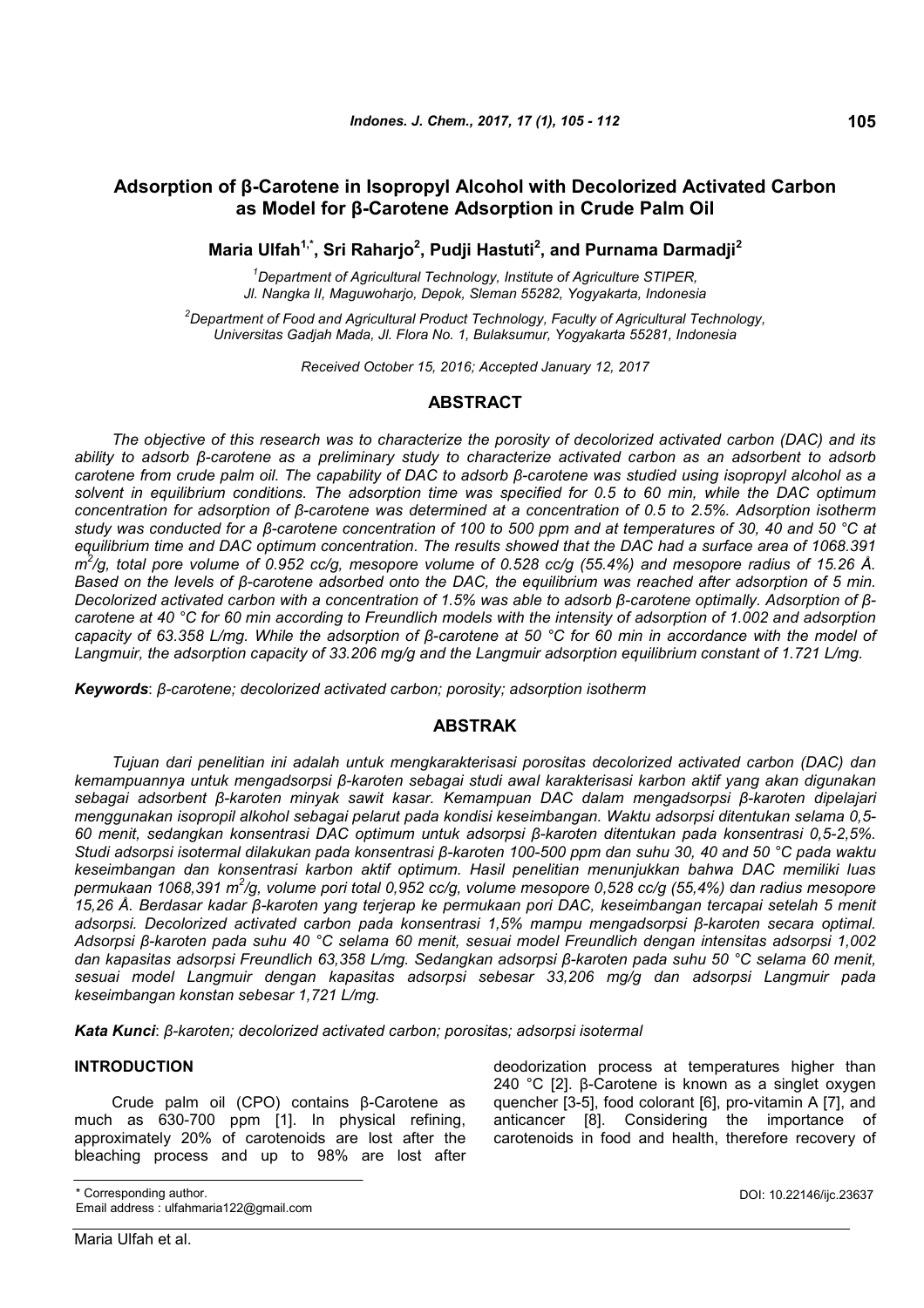carotenoids from CPO prior to physical refining is deemed necessary.

Several methods have been developed to recover carotenoids from CPO. These methods include the saponification method, selective solvent extraction, transesterification followed by molecular distillation and adsorption using a synthetic resin, silica gel and reverse phase C18 silica, adsorption chromatography and membrane technology [9]. β-Carotene adsorption models using carbon coated monolith has been done by Muhammad et al. [10]. β-carotene was dissolved in isopropyl alcohol at 50 °C with maximum β-carotene adsorption capacity of 22.37 mg/g. According to Baharin et al. [11], isopropyl alcohol (IPA) can dissolve the CPO completely at 50 °C and less able to dissolve β-carotene. Therefore, isopropyl alcohol is suitable solvent for CPO, while the carotenoids were adsorbed onto the adsorbents, including activated carbon.

β-Carotene is a non-polar molecule with a total length of 3.8 nm and a height of  $\approx$  0.5 nm [12] so that mesoporous activated carbon (2-50 nm in diameter) with an optimum surface area could effectively adsorb βcarotene. Decolorized activated carbon (DAC) from Sigma is one of the adsorbents can be used to decolorize liquids. The DAC characteristics which include the pattern of  $N_2$  adsorption isotherms and Brunauer-Emmet-Teller (BET) surface area had been published [13]. The pattern of  $N_2$  adsorption isotherms indicated that the DAC has a lot of mesopore with a BET surface area of 1068.391  $\text{m}^2$ /g, but mesoporosity and surface functional groups of DAC have not been published. The potency of DAC to adsorb of β-carotene had been studied [13]. The DAC can adsorb β-carotene up to 21.56 mg/g. While equilibrium time and optimum DAC concentration were used to adsorb β-carotene and pattern of adsorption isotherm of β-carotene have not been published.

The aims of this study were to characterize the mesoporosity and surface functional groups of decolorized-activated carbon (DAC) and to determine the pattern of adsorption isotherms of β-carotene at equilibrium.

## **EXPERIMENTAL SECTION**

### **Materials**

β-Carotene and decolorized activated carbon (DAC) were obtained from Sigma-Aldrich; isopropyl alcohol (IPA) and n-hexane from Merck; nitrogen gas (high purity) from Samator Indonesia.

#### **Instrumentation**

Quantacrome NovaWin2-NOVA Instrument was used to analyze the porosity of DAC; Scanning Electron Microscopy (SEM) (JEOL JSM-6510LA) was used to evaluate the microstructure of DAC; Fourier Transform infrared spectrometer (FTIR) (Horizon MB 3000) was used to analyze surface functional groups of DAC. An adsorption-desorption batch reactor equipped with a vacuum outlet,  $N_2$  gas inlet and stirring hot plate (Thermo Scientific CimarecTM) was used. A centrifuge (Hettich EBA Zentrifugen 20) was used to separate the filtrate from DAC after adsorption-94 desorption process. The concentration of β-carotene was analyzed by UV-Vis Spectrophotometer (Shimadzu UVmini 1240).

## **Procedure**

### *Porosity characterization of DAC*

Porosity characteristics of DAC were analyzed by N<sup>2</sup> adsorption-desorption at 77.3 K and relative pressure (P/Po) from 0,005 to 0.999 using a surface area analyzer. Textural characteristics of DAC include surface area and total pore volume was determined by Brunauer-Emmet-Teller (BET) method, mesopore size distribution was determined by Barret-Joyner-Halenda (BJH) method.

### *Estimation of DAC surface functional groups*

Surface functional groups of DAC was estimated based on the transmittance spectrum of the organic components produced using a Fourier transform infrared spectrometer/FTIR. The spectra were recorded from 4000 to 500  $cm^{-1}$ . By comparison to the standard frequency patterns, various characteristic chemical bonds were determined, from which certain surface functional groups could be derived.

### *Surface physical morphology observation of DAC*

The surface physical morphology of the DAC was observed using Scanning Electron Microscopy (SEM)

### *Determination of equilibrium time of β-carotene adsorption onto the DAC*

Equilibrium time of β-carotene adsorption onto the DAC was carried out in a batch adsorption reactor. The adsorption reactor was made from a 125 mL conical flask was equipped a vacuum outlet,  $N_2$  gas inlet, thermometer and stirrer hot plate, referring to Muhammad et al. [10] with modification.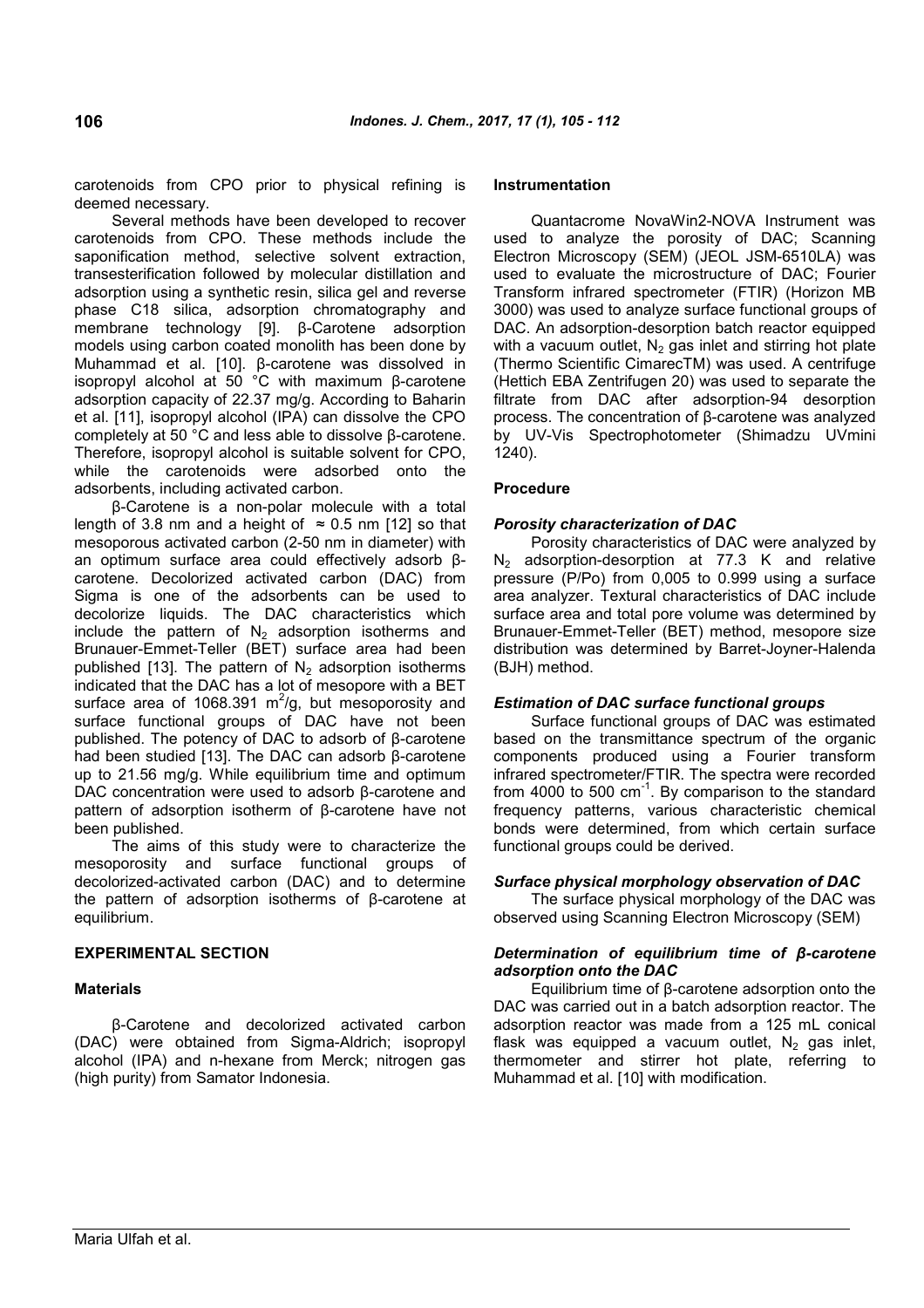A stock solution of β-carotene (500 mg/L) was prepared by dissolving β-carotene in IPA. Aliquots of 50 mL of β-carotene solution were prepared for adsorption of β-carotene for 0.5, 5, 10, 15, 20, 30, 40 and 60 min. The β-carotene solution for each treatment was put into a 125 mL conical flasks and DAC was added as much as 1%. The adsorption process was performed under a nitrogen atmosphere. The flask was plugged with a rubber stopper and wrapped with aluminum foil to minimize β-carotene degradation by oxygen or light. Batch adsorption was performed on a hot plate and stirring at 150 rpm and 50 °C for a specified time to obtain equilibrium time adsorption.

The filtrate was separated from DAC by centrifugation at 3500 rpm for 5 min after adsorption process was completed. β-carotene filtrate content was analyzed using the method from Palm Oil Research Institute of Malaysia (PORIM) [14]. Approximately 1 g of the filtrate was put into a 25 mL flask and diluted using *n*-hexane. The absorbance of the solution was measured using a spectrophotometer at a wavelength of 446 nm. The content of β-carotene can be calculated by the following formula:

Total carotenoids (ppm) = 
$$
\frac{25 \times 383 \times \text{Abs}}{100 \times \text{W}}
$$
 (1)

where 25 is the volume used for analysis, 383 is the extinction coefficient for carotenoids, Abs is the absorbance of the sample and W is the sample weight in grams.

### *Determination of optimum concentration of DAC for adsorption of β-carotene*

β-Carotene solution prepared for adsorption of βcarotene at concentration of DAC (0.5, 1.0, 1.5, 2.0, and 2.5%) respectively of 50 mL taken from a stock solution of β-carotene (500 mg/L). The optimum concentration of DAC for adsorption of β-carotene was characterized by the amount of β-carotene was adsorbed onto the DAC during equilibrium time is not increasing anymore.

### *Adsorption isotherms study*

β-Carotene were dissolved in isopropyl alcohol to obtain β-carotene concentrations 100, 200, 300, 400 and 500 mg/L. Aliquots of 50 mL from each concentration were put into a 125 mL conical flasks. Decolorized activated carbon was added at optimum concentration, adsorption process carried out during equilibrium time. The adsorption process was performed at temperatures of 30, 40 and 50 °C. After equilibrium was reached, the filtrate was separated from DAC and β-carotene content was analyzed.

Adsorption capacity at equilibrium can be calculated by the following formula from Muhammad et al. [10] as follows:

$$
qe = \frac{V(Co - Ce)}{m}
$$
 (2)

where qe is adsorption capacity at equilibrium phase (mg/g), Co is the initial concentration in the liquid phase (mg/L), Ce is the liquid phase concentration at the equilibrium (mg/L ), V is the volume of liquid (L), and m is the mass of activated carbon (g).

Adsorption isotherms study was conducted using Langmuir and Freundlich models. The Langmuir model according to Wu et al. [24], can be represented in linear form as:

$$
\frac{1}{\text{qe}} = \frac{1}{\text{bKb}} \cdot \frac{1}{\text{Ce}} + \frac{1}{\text{b}}\tag{3}
$$

where b is the Langmuir constant, which is equal to the adsorption capacity [24] or monolayer capacity of adsorbent (mg/g) [10]. The parameter Kb represents the Langmuir adsorption equilibrium constant (L/mg) and Ce is the equilibrium concentration of β-carotene in the liquid phase (mg/L). Constant Kb and b can calculate from the slope and intercept of the straight line by plotting 1/Ce versus 1/qe [10].

Freundlich model assumes that uptake or adsorption of adsorbate occurs on the heterogeneous surface by monolayer adsorption. Freundlich model was described by the following equation [24]:

$$
qe = Kf (Ce)^{\sqrt{n}} \tag{4}
$$

$$
log qe = \frac{1}{n} log Ce + log Kf
$$
 (5)

where Kf is Freundlich constant that can be related to the adsorption capacity (L/mg), n is adsorption intensity [24] or heterogeneity factor [9]. Value 1/n is in the range of 0.1–1.0. The adsorption intensity (1/n) and Freundlich constants (Kf) were obtained from slope and intercept of the straight line by plotting of log qe versus log Ce, respectively [10,24].

### **RESULT AND DISCUSSION**

#### **Porosity Characteristics of DAC**

Porosity characteristics of DAC include the pattern of  $N<sub>2</sub>$  adsorption isotherms and surface area of DAC had been published [13]. From the pattern of  $N_2$ adsorption isotherms showed a mix of type I and IV isotherm, characterizing the micro- and mesopores. The formation of hysteresis loops at a relative pressure at higher than 0.4 indicates the essential multilayer adsorption process characterizing the mesoporous structures.

The total pore volume of the DAC reaches up to 0.9523 cc/g [13]. Mesopore size distribution for DAC at 77.3 K is presented in Fig. 1. Textural analysis from Barret-Joyner-Halenda (BJH) method showed that mesopore radius of DAC is 15.260 Å, mesopore surface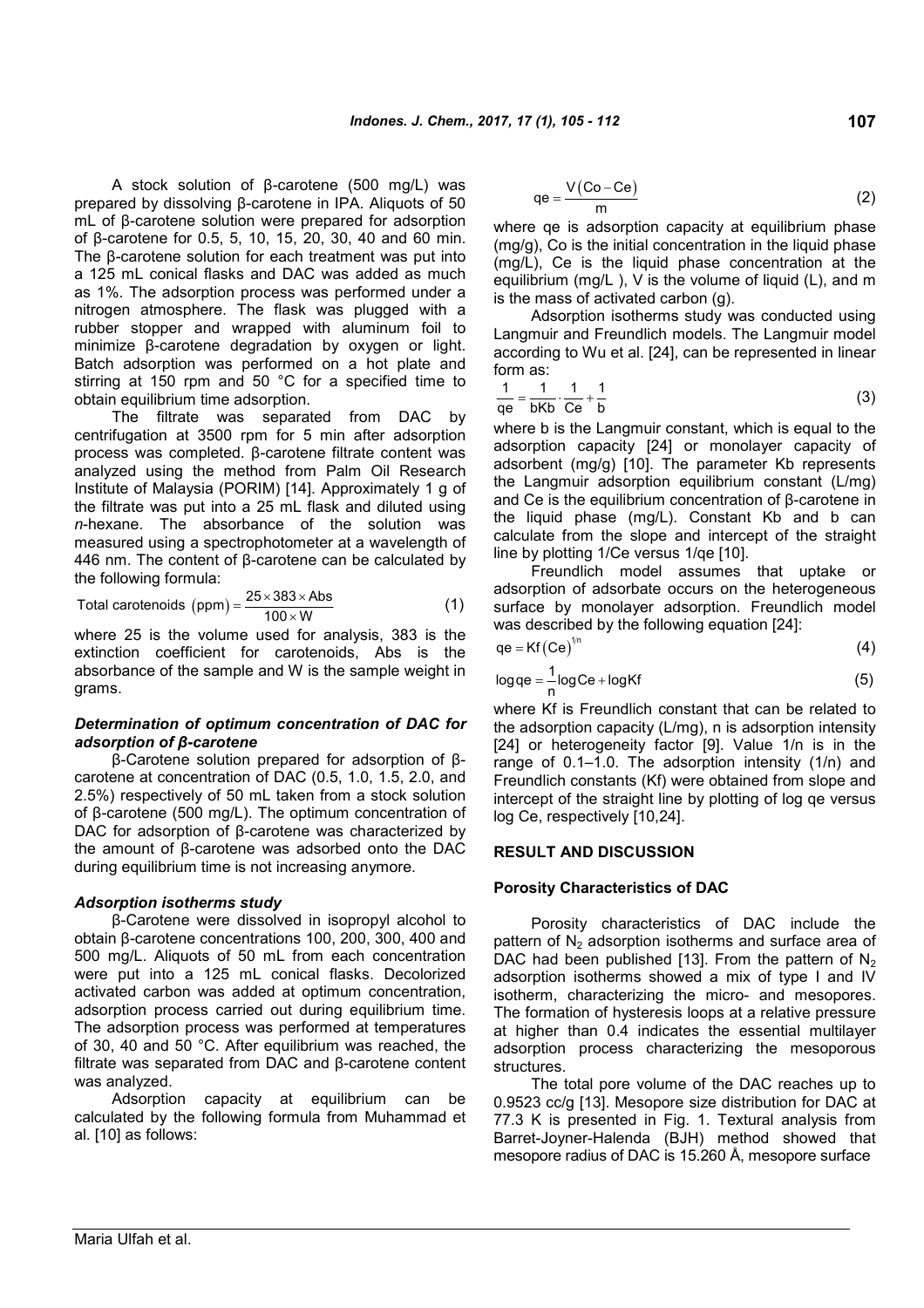



**Fig 2.** a. The SEM x100 of DAC images; b. The SEM x5.000 of DAC images

area is  $275.431 \text{ m}^2/\text{g}$  and mesopore volume is 0.528 cc/g (55.4%).

#### **Surface Physical Morphology of DAC**

Scanning Electron Microscopy (SEM) was used to observe the surface physical morphology of the sample. Fig. 2 shows the SEM images of the microstructure of DAC. The SEM image (Fig. 1a and 1b) show that the DAC have a high porosity.

#### **Surface Functional Groups of DAC**

Fig. 3 shows the FTIR spectra of DAC to estimated surface functional groups on pore surface of DAC. Surface functional groups of DAC based on FTIR transmittance spectra consists of NH stretch in amine hydrohalide or P-H in phosphine  $(2360 \text{ cm}^{-1})$  [15], C-H stretch in ester (1731 cm<sup>-1</sup>), N-H bend in primary amine  $(1569 \text{ cm}^{-1})$ , carbonate ion  $(1423 \text{ cm}^{-1})$ , C-N stretch in primary amine (1056 and 1037  $cm^{-1}$ ), C-H bend in alkyne  $(875 \text{ cm}^{-1})$  [16] and C-I stretch in aliphatic iodo compounds (559 and 516 cm<sup>-1</sup>) [15].

#### **Equilibrium Time of β-Carotene Adsorption onto the DAC**

Equilibrium time was determined based on βcarotene adsorbed onto DAC was constant [17]. The concentration of β-carotene in the solid phase (DAC) is presented in Fig. 4a. Fig. 4a shows that β-carotene adsorbed onto the DAC for 0.5 min is slightly, but after 5 min completely adsorbed. Adsorption for 0.5 min causing β-carotene diffused externally, while after 5 min occurred intraparticle diffusion of the adsorbate onto the pores of the adsorbent. Cecen and Aktas [18] reported that in adsorption process, there may be a barrier to the mass transfer to the surface of the carbon. This may occur because transport of the adsorbate in solution passed through a layer of liquids or outer layer that surrounds the adsorbent particles. Intraparticle diffusion involves the transfer of adsorbate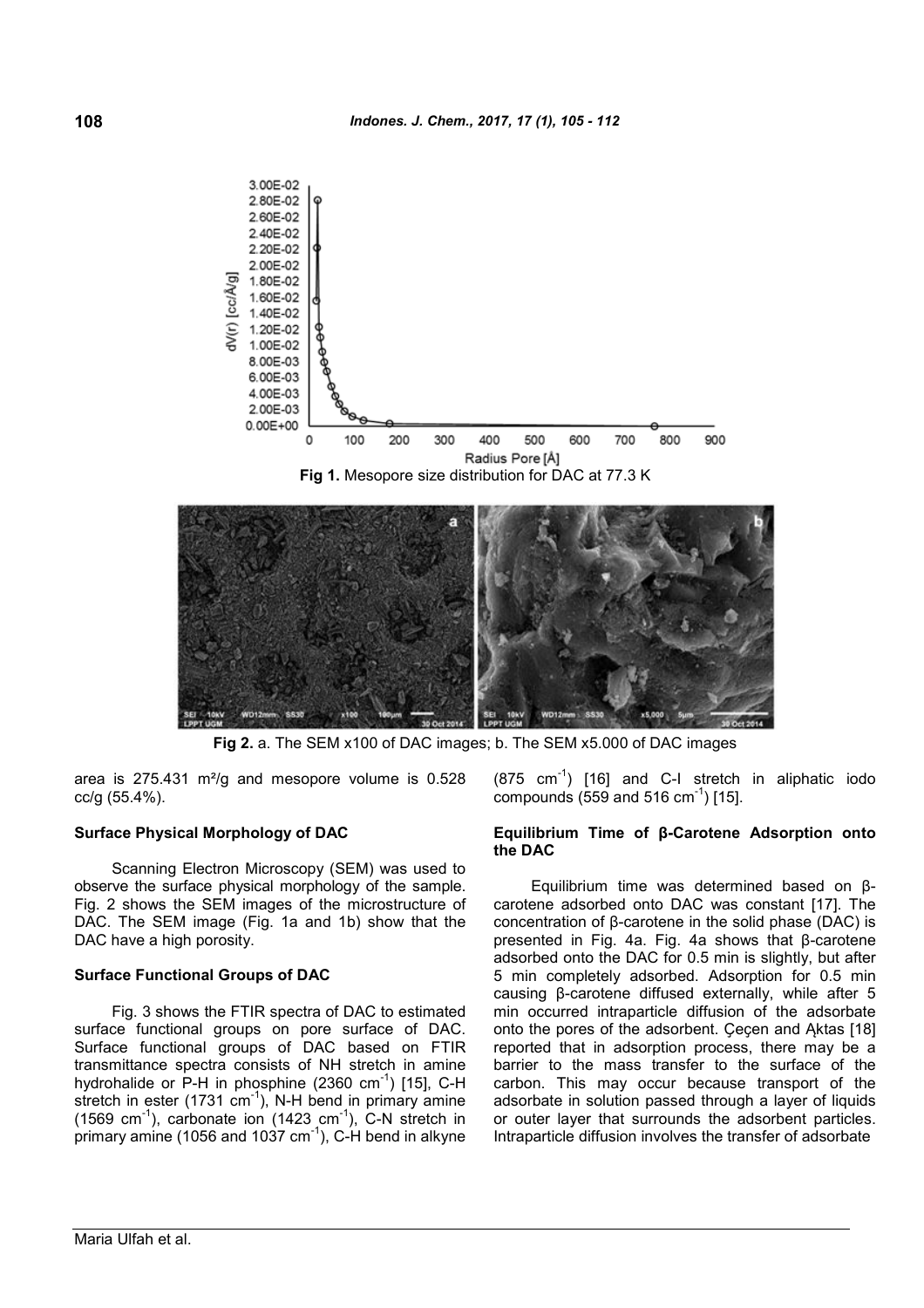

**Fig 4.** a). Concentrations of β-carotene in the solid phase (the DAC) after adsorption at a different time; b). Adsorption of β-carotene onto DAC at the different DAC concentration

DAC (wt. %)

from the surface of a particle (such as activated carbon) to get inside the particles.

The high adsorption of β-carotene onto DAC related to the mesoporosity level of the DAC which reaches up to 55.4%. Size distribution of micro- and mesopore DAC influencing of adsorption capacity. The high mesopore degree important to select the activated carbon type in order to adsorb contaminants from the liquid phase [19-20]. Activated carbon has a specific surface area, surface reactivity was high and porous structure, so it is good as an adsorbent to remove organic components of the wastewater [21]. Mesoporous activated carbon is very important in

# **Optimum Concentration of DAC for Adsorption of**

The optimum concentration of the DAC for adsorbing B-carotene was reached when the β-carotene was reached when the percentage of β-carotene adsorbed onto the DAC was constant. The percentage of β-carotene adsorbed onto

Fig. 4b shows that increasing of DAC concentrations can increase the amount of β-carotene was adsorbed and constant at 1.5%. The concentration of DAC higher than 1.5% is not able to absorb more a lot of β-carotene, this was caused the amount of βcarotene have maximum adsorbed onto the pore surface of DAC. According to Karabulut et al. [22], the increase of activated carbon dosage provides more surface area for adsorption, but at a certain dosage was slow and subsequently is constant. Sabah et al. [23] reported that dosage of 1% activated sepiolite could adsorb β-carotene more efficient, this caused the active centers of pore the activated carbon most occupied by molecules of β-carotene.

#### **Adsorption Isotherms**

Langmuir and Freundlich's models are the most common isotherms used to determine adsorption phenomena. Langmuir model assumes that uptake of adsorbate occurs on a homogeneous surface by monolayer adsorption without any interaction between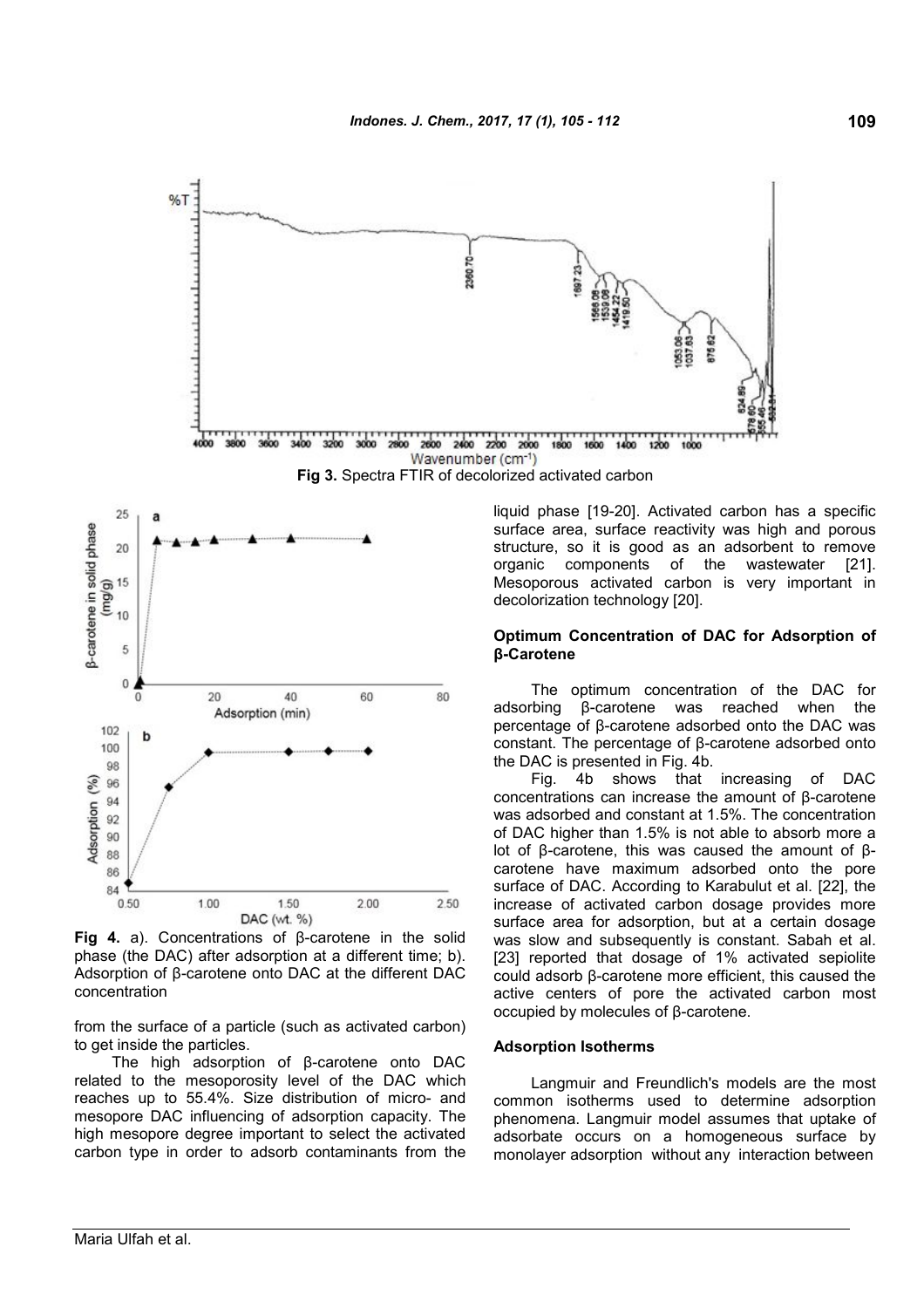

**Fig 5.** Langmuir isotherm for adsorption of β-carotene onto the DAC (adsorbent mass: 1.5 wt.%; β-carotene concentrations: 100-500 mg/L; adsorption time 30 min)



**Fig 6.** Freundlich isotherm for adsorption of β-carotene onto the DAC (adsorbent mass: 1.5 wt.%; β-carotene concentrations: 100-500 mg/L; adsorption time 30 min)

**Table 1.** Langmuir and Freundlich isotherm parameters and correlation coefficients for adsorption of β-carotene onto the DAC at different temperatures

| Isotherms  | <b>Parameters</b>                         | 30 °C  | 40 °C       | 50 °C  |
|------------|-------------------------------------------|--------|-------------|--------|
| Langmuir   | $b$ (mg/g)                                | 38.160 | $-2897.460$ | 33.206 |
|            | $\frac{\mathsf{Kb}}{\mathsf{R}^2}$ (L/mg) | 0.692  | $-0.022$    | 1.721  |
|            |                                           | 0.800  | 0.999       | 0.969  |
| Freundlich | Kf(L/mg)                                  | 14.514 | 63.358      | 22.673 |
|            | 1/n                                       | 0.544  | 1.002       | 0.609  |
|            | $R^2$                                     | 0.709  | 0.999       | 0.875  |

adsorbed adsorbate [24]. Langmuir equation was based on the assumption that maximum adsorption corresponds to a saturated monolayer of solute on specific homogenous sites of the adsorbent surface containing a finite number of identical sites. The energy of adsorption was constant, and there was no transmigration of the adsorbate in the plane of the surface [25].

Plots of 1/Ce vs.1/qe and log qe vs. log Ce evaluated Langmuir and Freundlich isotherms of DAC were shown in Fig. 5 and 6, respectively. Langmuir and Freundlich constants and correlation coefficient for adsorption of β-carotene onto DAC were summarized in Table 1.

Table 1 shows the adsorption capacity of Langmuir isotherm at 30 °C is higher than at 50 °C, but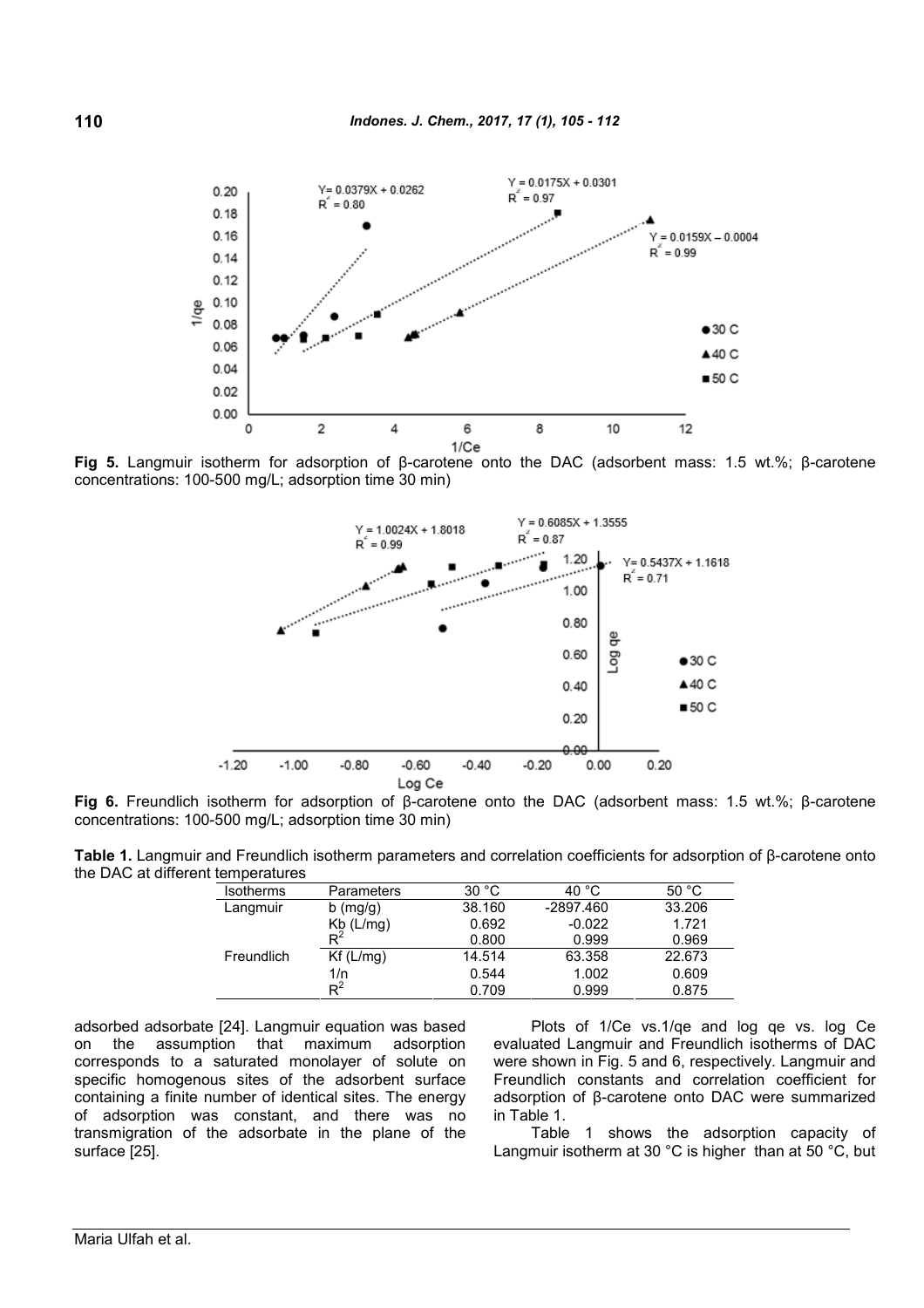

**Fig 7.** Adsorption of β-carotene onto the DAC (adsorbent mass: 1.5 wt.%; β-carotene concentrations: 100-500 mg/L; adsorption time 30 min)

not applicable because of the R $^2$  value smaller than the R $^2$  at 50 °C. The R $^2$  for Langmuir isotherm highest at 40  $^{\circ}$ °C, but because b value is negative, so Langmuir isotherm model is not suitable for 40 °C. β-Carotene adsorption at 40 °C is suitable with Freundlich model,<br>but tend linear. B-Carotene adsorption was but tend linear. β-Carotene adsorption was recommended at 50 °C because had the  $R^2$  value is [ higher than the R $^2$  at 30 °C and 1/n<1. According to Fettaouche et al. [26], the value of 1/n<1 indicate that adsorption of dye on adsorbent is reactive and favorable.

Adsorption of β-carotene onto the DAC is shown in Fig. 7. It shows that β-carotene was adsorbed slowly onto the pores of DAC at 30 °C, whereas quickly at 50 °C. According to Muhammad et al. [10], adsorption of β-carotene increased with the increase of the temperature. This result suggested that the intra-particle diffusion rate of adsorbate molecules onto the pores increased with increasing the temperature since diffusion was an endothermic process.

#### **CONCLUSION**

The activated carbon prepared from decolorized activated carbon (DAC) had a surface area up to 1068.391 m<sup>2</sup>/g and mesopore volume/total pore volume as much as 55.4%. The DAC had potential as an adsorbent for adsorption of β-carotene. Adsorption of the β-carotene onto DAC was recommended to be performed at 50 °C for 30 min.

#### **ACKNOWLEDGEMENT**

This research was supported by Research Grant 2015 (Contract Number: 75/LPPM/2015) administered by Universitas Gadjah Mada under the Ministry of Research, Technology, and Higher Education, Republic of Indonesia.

## **REFERENCES**

- [1] Zeb, A., and Mehmood, S., 2004, Carotenoids Contents from Various Sources and Their Potential Health Applications, *Pak. J. Nutr.*, 3 (3), 199–204.
- [2] Silva, S.M., Sampaio, K.A., Ceriani, R., Verhé, R., Stevens, C., Greyt, W.D., and Meirelles, A.J.A., 2013, Adsorption of carotenes and phosphorus from palm oil onto acid activated bleaching earth: Equilibrium, kinetics and thermodynamics, *J. Food Eng.*, 118 (4), 341–349.
- [3] Terao, J., Minami, Y., and Bando, N., 2011, Singlet molecular oxygen-quenching activity of carotenoids: relevance to protection of the skin from photoaging, *J. Clin. Biochem. Nutr.*, 48 (1), 57–62.
- [4] Ariviani, S., Raharjo, S., and Hastuti, P., 2011, Potensi mikroemulsi β-karoten dalam menghambat fotooksidasi vitamin c sistem aqueous, *Jurnal Teknologi dan Industri Pangan*, 22, 33–40.
- [5] Ariviani, S., Raharjo, S., Hastuti, P., 2011, Aplikasi mikroemulsi β-karoten untuk menghambat kerusakan fotooksidatif vitamin c pada sari buah jeruk, *Agritech*, 31 (3), 180–189.
- [6] Zeb, A., 2011, Effects of β-carotene on the thermal oxidation of fatty acids, *Afr. J. Biotechnol.*, 10 (68), 15346–15352.
- [7] Tang, G., 2010, Bioconversion of dietary provitamin A carotenoids to vitamin A in humans, *Am. J. Clin. Nutr.*, 91 (5), 1468S–1473S.
- [8] Lee, H.A., Park, S., and Kim, Y., 2013, Effect of βcarotene on cancer cell stemness and differentiation in SK-N-BE(2)C neuroblastoma cells, *Oncol. Rep.*, 30 (4), 1869–1877.